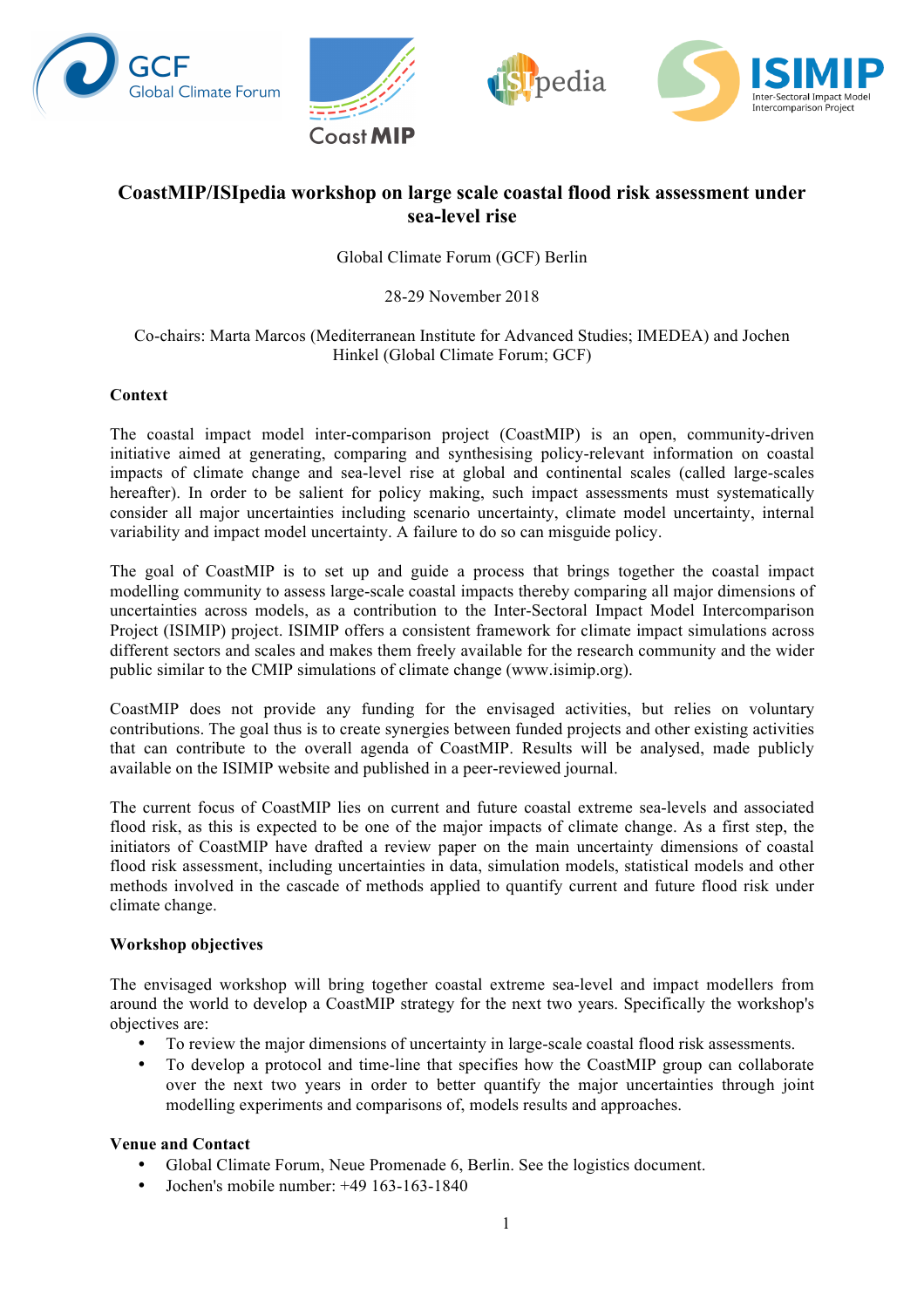# **Agenda**

| Tuesday, 27 <sup>th</sup> November 2018 |                                                  |  |  |  |
|-----------------------------------------|--------------------------------------------------|--|--|--|
| 19:00                                   | Joint dinner at Lebensmittel in Mitte Restaurant |  |  |  |

| <b>Wednesday, 28<sup>th</sup> November 2018</b> |                                                                                                                                                                                                                                                                                                                                                                                  |                            |  |  |
|-------------------------------------------------|----------------------------------------------------------------------------------------------------------------------------------------------------------------------------------------------------------------------------------------------------------------------------------------------------------------------------------------------------------------------------------|----------------------------|--|--|
| $08:30 - 09:00$                                 | Welcome coffee, registration at the Global Climate Forum/<br>Mercator Stiftung (1 <sup>st</sup> floor)                                                                                                                                                                                                                                                                           |                            |  |  |
| $09:00 - 09:40$                                 | Introduction<br>Welcome (Marta and Jochen)<br>$\bullet$<br>CoastMIP and workshop objectives (Jochen Hinkel;<br>$\bullet$<br>$20$ min.)<br>Discussion 20 min                                                                                                                                                                                                                      | Chair:                     |  |  |
| $09:40 - 10:00$                                 | <b>ISIPEDIA</b> and <b>ISIMIP</b><br>Overview (Matthias Mengel; 10 min.)<br>Discussion 10 min                                                                                                                                                                                                                                                                                    | Marta<br>Marcos            |  |  |
| $10:00 - 10:30$                                 | Uncertainties in future mean sea-levels<br>Overview (Roderik van de Wal et al.; 15 min)<br>$\bullet$<br>Discussion 15min<br>$\bullet$                                                                                                                                                                                                                                            |                            |  |  |
| $10:30 - 11:00$                                 | Coffee break                                                                                                                                                                                                                                                                                                                                                                     |                            |  |  |
| $11:10 - 12:15$                                 | Uncertainties in current and future extreme sea-levels<br>Overview (Marta Marcos; 20 min.)<br>$\bullet$<br>Effects of tide-surge interaction and atmospheric forcing<br>$\bullet$<br>(Thomas Wahl; 5 min)<br>Compound flooding (Philip Ward; 5 min.)<br>Effects of resolution, data quality and simplification of<br>physics (Michalis Vousdoukas; 5 min.)<br>Discussion 30 min. | Chair:<br>Marta<br>Marcos  |  |  |
| $12:15 - 13:00$                                 | Uncertainties in current and future waves and wave set-up<br>Overview (Mark Hemer; 20 min.)<br>$\bullet$<br>Inigo Losada (5 min.)<br>$\bullet$<br>Discussion 20 min.<br>$\bullet$                                                                                                                                                                                                |                            |  |  |
| $13:00 - 14:00$                                 | Lunch                                                                                                                                                                                                                                                                                                                                                                            |                            |  |  |
| $14:00 - 14:40$                                 | Uncertainties in current and future exposure of area, people and<br>assets<br>Overview (Nassos Vafeidis, Claudia Wolff, Jan Merkens;<br>20 min.)<br>Discussion 20 min.                                                                                                                                                                                                           |                            |  |  |
| $14:40 - 15:30$                                 | Uncertainties in flood propagation<br>Uncertainties in current protection levels (Robert Nicholls;<br>10 min.)<br>Uncertainties in flood propagation modelling (Michalis<br>$\bullet$<br>Vousdoukas and Nassos Vafeidis; 10 min.)<br>What can we learn from high resolution flood modelling<br>(Gonéri Le Cozannet; 5min.)<br>Discussion 25 min.                                 | Chair:<br>Jochen<br>Hinkel |  |  |
| $15:30 - 16:00$                                 | Coffee break                                                                                                                                                                                                                                                                                                                                                                     |                            |  |  |
| $16:00 - 16:20$                                 | Uncertainties in current and future vulnerability<br>Overview (Michalis Vousdoukas, Hans de Moel and Luc<br>Feyen; 10min)                                                                                                                                                                                                                                                        |                            |  |  |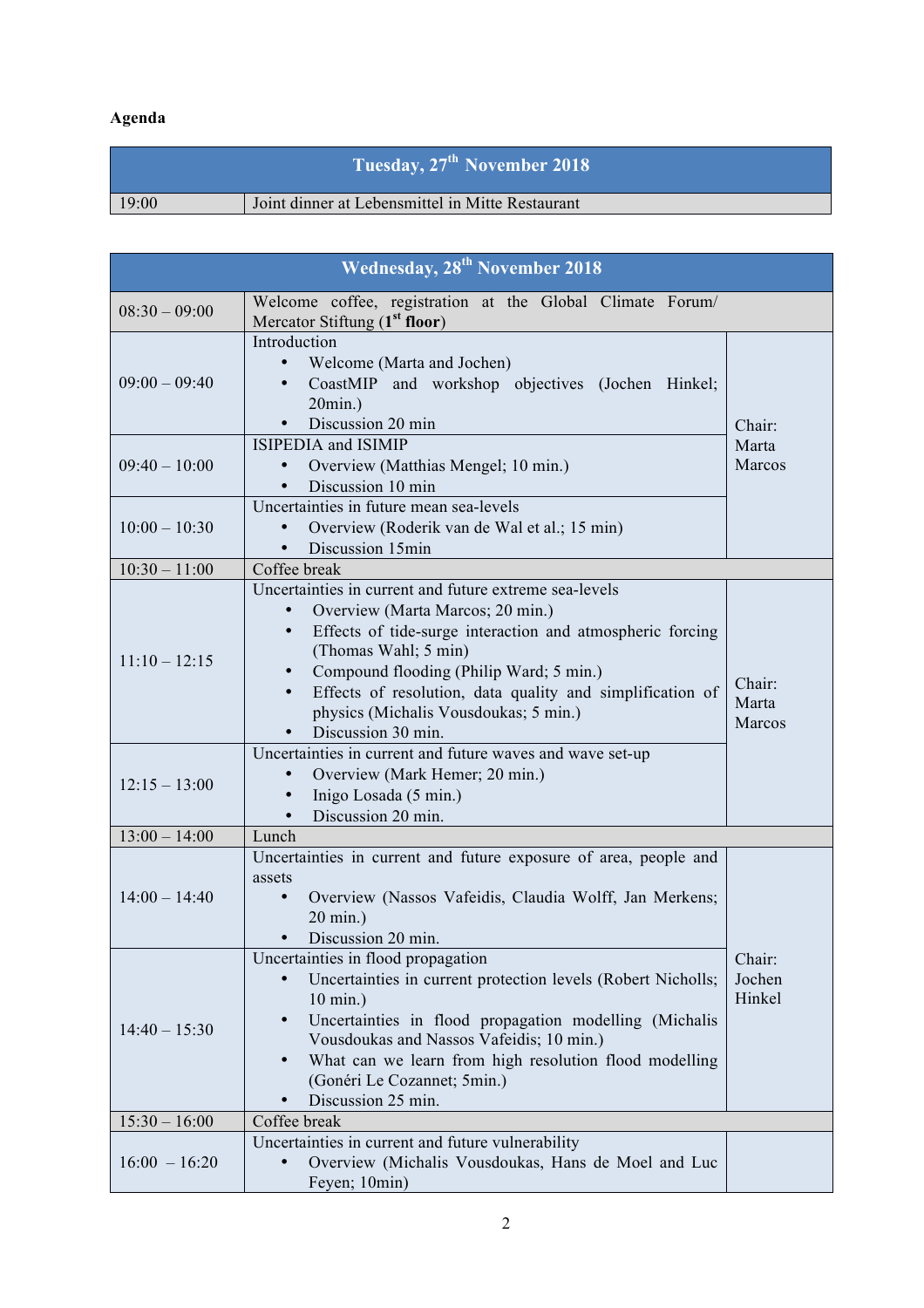|               | Discussion 10min.                                                                                                                                                                                                                                                                                                                                                    |                        |
|---------------|----------------------------------------------------------------------------------------------------------------------------------------------------------------------------------------------------------------------------------------------------------------------------------------------------------------------------------------------------------------------|------------------------|
| $16:20-17:30$ | Putting it all together $&$ discussion<br>Global impact and uncertainty assessment of inundation<br>$\bullet$<br>due to sea level rise (Hiromune Yokoki and Makoto<br>Tamura; 10 min)<br>Comparisons across dimensions (Jochen Hinkel, 10 min)<br>$\bullet$<br>Global sensitivity analysis (Gonéri Le Cozannet, 10min)<br>$\bullet$<br>Discussion 40min<br>$\bullet$ | Chair: Marta<br>Marcos |
|               |                                                                                                                                                                                                                                                                                                                                                                      |                        |
| 17:30         | Adjourn                                                                                                                                                                                                                                                                                                                                                              |                        |
| 19:00         | Joint dinner at Das Lokal Restaurant                                                                                                                                                                                                                                                                                                                                 |                        |

| Thursday, 29 <sup>th</sup> November 2018 |                                                                                                                                                                                                                                                                                                                                                                                             |                            |  |  |
|------------------------------------------|---------------------------------------------------------------------------------------------------------------------------------------------------------------------------------------------------------------------------------------------------------------------------------------------------------------------------------------------------------------------------------------------|----------------------------|--|--|
| $08:30 - 09:00$                          | Welcome coffee                                                                                                                                                                                                                                                                                                                                                                              |                            |  |  |
| $09:00 - 09:30$                          | Preparing for break-out groups tasked to design model experiments<br>that we would like to conduct together (including time-line):<br>ISIMIP3 protocol (Matthias Mengel; 10 min.)<br>$\bullet$<br>Preliminary ideas for ESL experiments (Marta Marcos; 10<br>min.)<br>Preliminary ideas for coastal flood impacts experiments<br>(Jochen Hinkel; 10 min.)<br>Tasks for the break-out groups | Chair:<br>Jochen<br>Hinkel |  |  |
| $09:30 - 11:00$                          | <b>Break-out Groups</b><br>Group 1: Coastal extreme water levels (Marta Marcos)<br>Group 2: Impacts of extreme water levels (Jochen Hinkel)                                                                                                                                                                                                                                                 |                            |  |  |
| 11:00-11:30                              | Coffee break                                                                                                                                                                                                                                                                                                                                                                                |                            |  |  |
| 11:30-13:00                              | Break-out Groups (continued)<br>Group 1: Coastal extreme water levels (Marta Marcos)<br>Group 2: Impacts of extreme water levels (Jochen Hinkel)                                                                                                                                                                                                                                            |                            |  |  |
| 13:00-14:00                              | Lunch                                                                                                                                                                                                                                                                                                                                                                                       |                            |  |  |
| 14:00-15:00                              | Report back from break-out groups                                                                                                                                                                                                                                                                                                                                                           | Chair: Marta<br>Marcos     |  |  |
| 15:00-15:30                              | <b>Discussions</b>                                                                                                                                                                                                                                                                                                                                                                          | Chair:<br>Jochen<br>Hinkel |  |  |
| $15:30 - 16:00$                          | Coffee-break                                                                                                                                                                                                                                                                                                                                                                                |                            |  |  |
| $16:00 - 17:00$                          | Next steps and funding opportunities                                                                                                                                                                                                                                                                                                                                                        |                            |  |  |
| 17:00                                    | End of meeting                                                                                                                                                                                                                                                                                                                                                                              |                            |  |  |